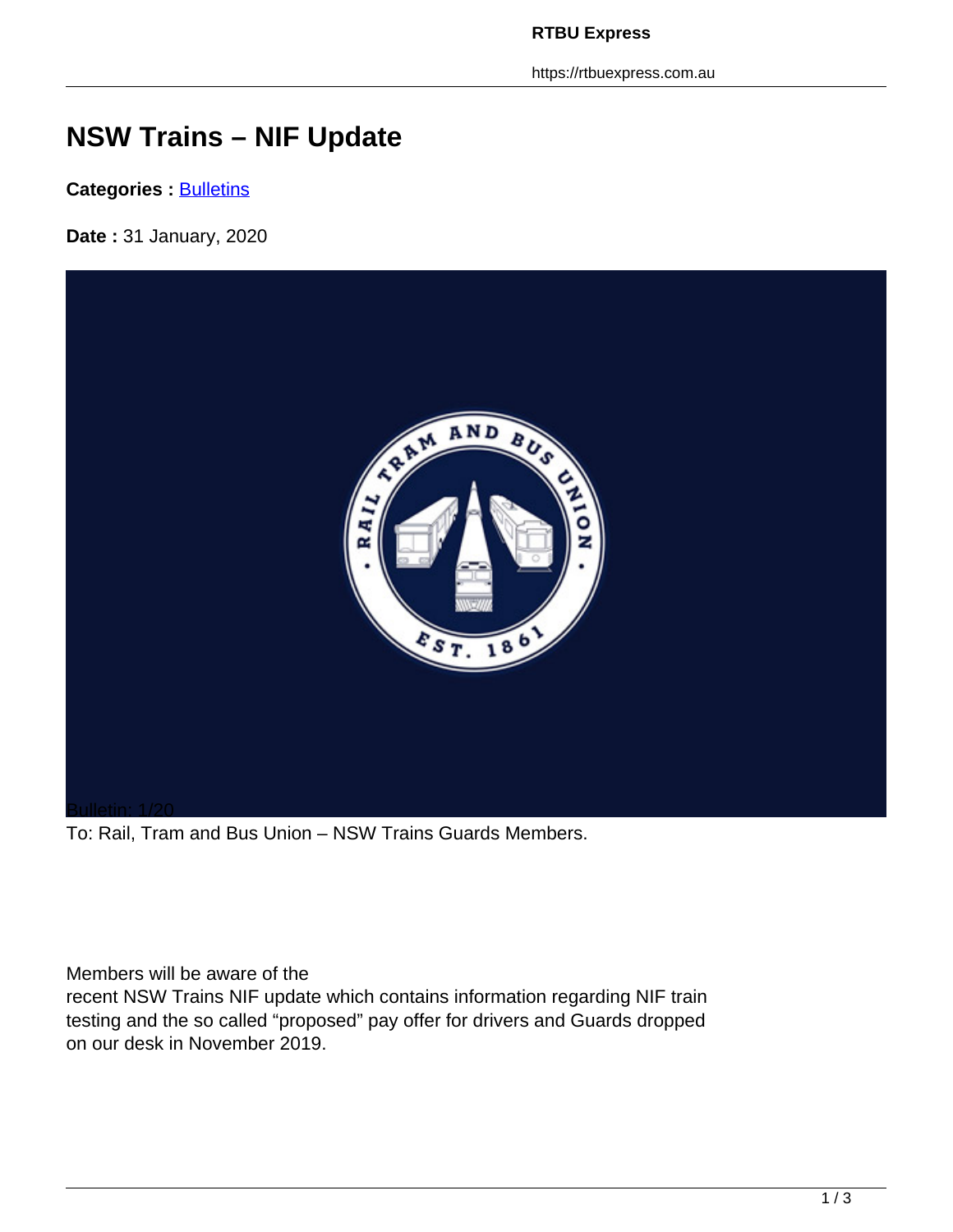## In the communications, NSW Trains

state that "consultation…is ongoing" about the "proposed pay and conditions". Nothing could be further from the truth. NSW Trains have never consulted about the pay and conditions contained in the booklet of 28 November 2019. The pay and conditions were never intended to be subject to consultation. To misrepresent this process as a period of consultation with members is disingenuous and typical of NSW Trains' contempt for its workforce throughout this process.

## The so called pay offer was rejected

and disputed on the same day it was delivered and several dispute meetings have occurred since then, the most recent at Step 3 with UnionsNSW facilitating on 22 January 2020.

NSW Trains maintains that they can

unilaterally change driver's and Guard's conditions of employment and wage via a change to driver's and Guard's classification title, under its right of "managerial prerogative".

The Loco and Operations Division

obviously have a different position and are of the view that the only mechanism for changes to wages and conditions of employment are through Clause 12 in the 2018 Enterprise Agreement and have legal advice to support that position. We have also retained legal counsel to represent the Divisions affected by the proposed changes.

The dispute remains in place and will likely be conciliated in line with the Dispute Settlement Procedure with the Fair Work Commission (FWC) in February.

Members are further advised that the NSW Trains NIF Update contains misleading information regarding